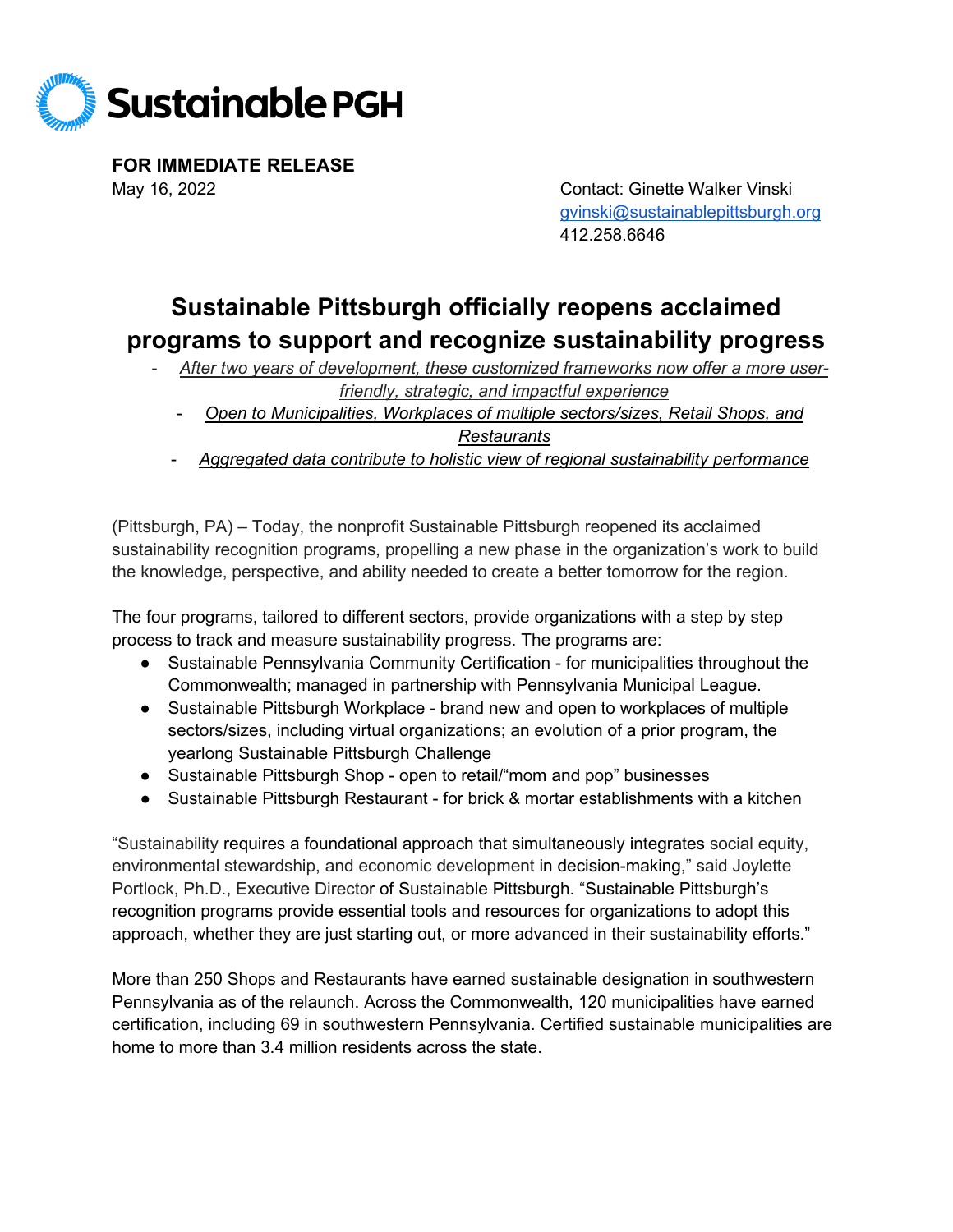"When a municipality earns certification, we know it demonstrates excellence in good governance," said Neil Weaver, Acting Secretary of the Pennsylvania Department of Community and Economic Development (DCED). "This municipal certification program shines a light on the pacesetters."

The DCED considers certification in this program when evaluating municipal funding applications.

"The Sustainable Pennsylvania Community Certification offers municipalities a strategic approach to fostering a vibrant community while helping to conserve resources and save money," said John Brenner, Executive Director of Pennsylvania Municipal League. "We are pleased to partner with Sustainable Pittsburgh to ensure municipalities across the Commonwealth have access to the tools and resources found within this program."

All of the newly launched recognition programs enable better tracking of aggregated data, such as diversity, equity & inclusion metrics; energy usage; waste reduction; and water savings. Sustainable Pittsburgh can use this information to identify areas where businesses and communities might need more support. The reopening of these programs is timely, given the elevated importance of multi-sector regional decarbonization and diversity, equity, and inclusion goals in the region. Sustainable Pittsburgh brings an integrated perspective to these conversations.

A leader in driving sustainability goals within the company and the communities within which it operates, Highmark Health participated in the beta testing of the new Sustainable Pittsburgh Workplace program. The company was also the top scorer in its sector in the final Sustainable Pittsburgh Challenge.

"We are excited to engage in the Sustainable Pittsburgh Workplace program, as it identifies new opportunities for us as a company to be a better steward of our environment and community, and helps us chart and achieve our own internal goals," said Phyllis Barber, Sustainability Manager of Highmark Health. "This program aligns with our development of a long-term, more strategic approach to ongoing sustainability."

Sustainable Pittsburgh Workplace offers best practices to reduce organizational risk and expense, respond to stakeholder expectations, better attract employees, tap new markets and innovations, support the local community, and stand out to customers, investors, and program users. Sustainable Pittsburgh Restaurant offers similar benefits, tailored for food-based businesses that reside in brick and mortar establishments with kitchens onsite.

"Sustainable Pittsburgh's restaurant program is key at establishing new benchmarks for the hospitality industry, as well as the built environment, helping to establish a better future for the region," said Jen Saffron, Owner of Sprezzatura Catering Kitchen and Cafe, a Gold Designated Restaurant. She added, "On a practical level, it's resource and cost savings like conservation of water and energy that directly improve our quality of life. On a business level, Sustainable Pittsburgh helps businesses like mine identify goals and track progress to save money and conserve resources – and also be an example to others that doing the right thing is not a sacrifice but the new path forward for small business."